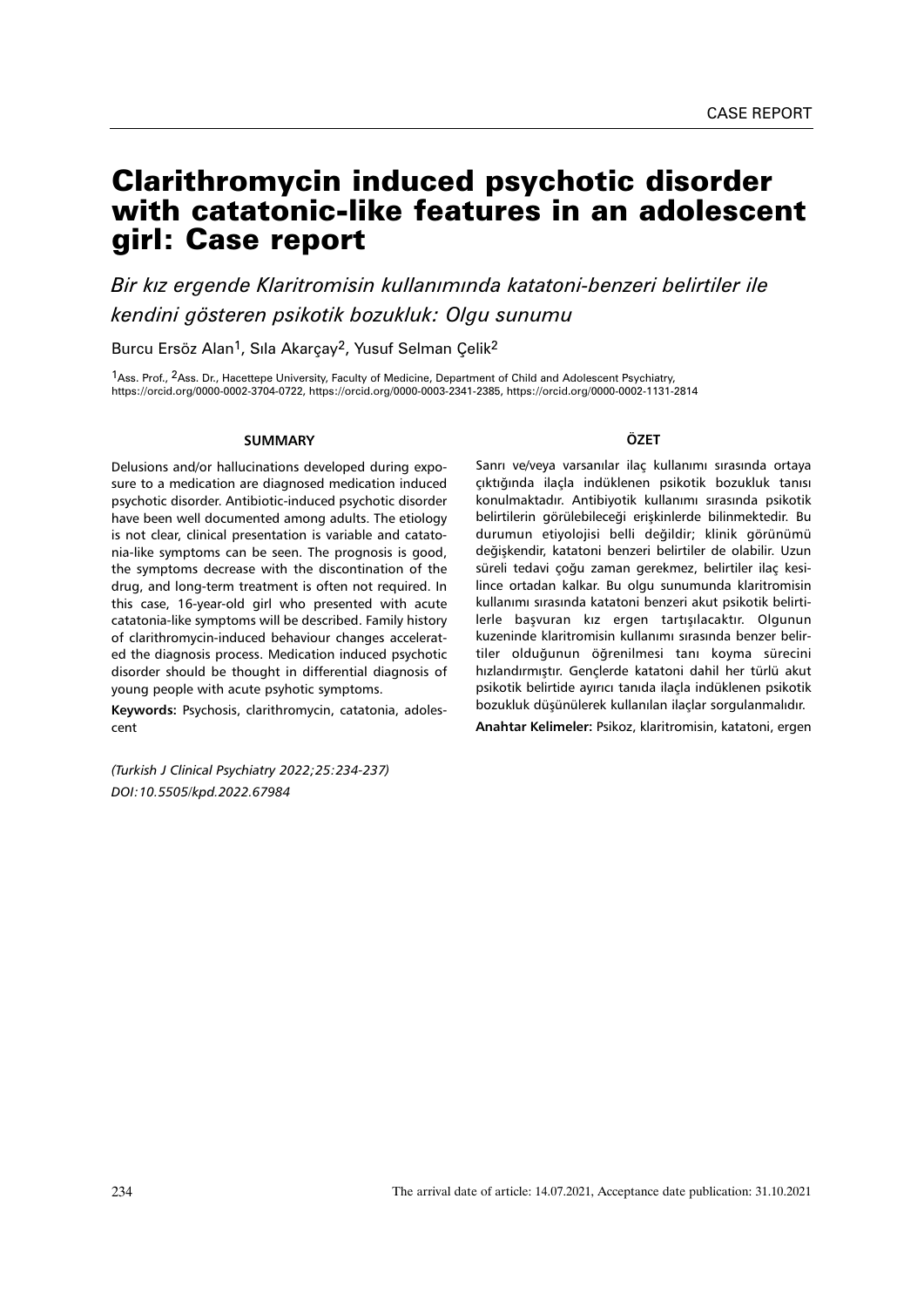## **INTRODUCTION**

Clarithromycin is a semi-synthetic macrolide that used frequently in the treatment of bacterial infection. Although, gastrointestinal system adverse effects are common, neuropsychiatric adverse effects can not be ignored, especially among adults (1). Here we described acute psychotic symptoms with catatonic-like features attributed to medication in an adolescent girl.

## **CASE**

A 16-years-old girl was brought to Emergency Department at night because of intense fear from being taken by devils. She was using 1000 mg/day oral clarithromycin for 5 days because of tonsillitis. That day, she also took another medicine that contained 60 mg pseudoephedrine and 2.5 mg desloratadine because of common cold and itchy rashes on her legs. No other behavioral changes were mentioned by the family, except sleeping less since the beginning of clarithromycin treatment. The mother told that nearly two hours after the night dose, the girl was staring in her room for nearly one and a half hours without talking or moving, then suddenly started to run to a woodland 200 m away from the house. The family said that she refused to come back because of her belief that her father was a devil. Police was called and an ambulance brought her to the hospital.

During the examination, she was very agitated, not compatible, refused to talk and consistently saying "Go away devils. I will not give you my soul." She seemed disoriented to time, place and person. Neurological examination was normal, vital signs and laboratory tests were within normal range. Neither her nor any family member had a psychiatric history. However, the family blamed clarithromycin because some behavior changes were seen in one of her cousin due to clarithromycin in the past. Haloperidol 5 mg im was given. Her symptoms were gradually improved, and approximately half an hour later she was normal except not recalling what had happened and how she arrived at hospital. She remained eight hours in emergency department. Clarithromycin was stopped, and no other medication was given. After a week from discharge, the family said that she was completely normal during the whole week but she refused to come to hospital because of Covid-19 pandemic and her prejudice towards psychiatry. So she was talked via telephone. Her orientation, speech, thought process and content seemed normal. It has been nearly one and a half year, and she still has no any psychiatric symptoms. Informed consent was obtained from the patient and the patient's parents.

## **DISCUSSION**

In DSM-5, diagnostic criteria of substance/medication-induced psychotic disorder are delusions and/or hallucinations developed during or soon after exposure to a medication. Delirium, withdrawal or intoxication should be excluded (2). Hoigne syndrome is firstly referred to pseudo-anaphylactic reactions characterised by acute psychological and neurological manifestations after procaine penicillin injection (3). This phenomenon has also been named as antibiomania (4). However, these features may occur after some other medications (3). Neuropsychological side effects seem mostly during clarithromycin treatment, though it is considered as safe and effective (5). Albeit the etiology has not been detected, direct effect of antibiotics on neurotransmitters or indirect effect via cytokines are some hypothesis. For clarithromycin, GABA-A antagonism and drug interactions via CYP3A4 inhibition have been proposed (1).

Antibiotic-induced psychiatric reactions have been well documented among adults (1), but few cases of neuropsychological side effects have been reported among children. A 18-year-old teenager was the first pediatric case of antibiotic-induced psychosis, whose acute psychosis symptoms after anesthesia were resolved with the discontinuation of clarithromycin and/or amoxicillin (6). Hypomania, mania, visual hallucinations were described among children during clarithromycin treatment. (Table 1)

In this case, the vital symptoms were within normal range, so as the neurological examination. The dose of pseudoephedrine was within normal range, as the neuropsychiatric adverse effects mostly seen in overmedication (12). There was no drug interac-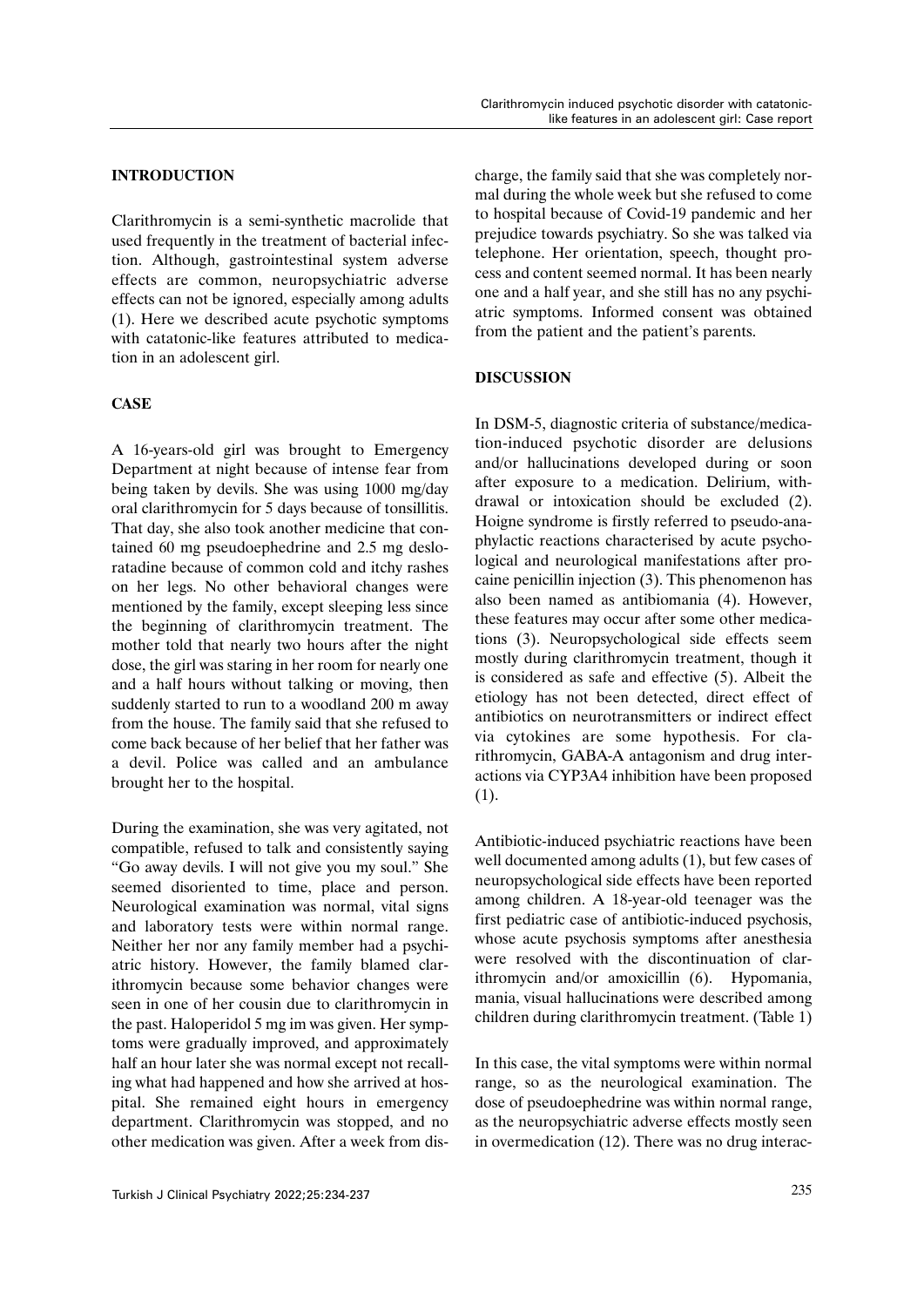| Age,     | <b>Diagnosis for treatment</b> | <b>Dosage</b>   | Time to psychiatric | <b>Psychiatric symptoms</b> | Other drugs | <b>History</b> of | Family history of   |
|----------|--------------------------------|-----------------|---------------------|-----------------------------|-------------|-------------------|---------------------|
| Gender,  |                                |                 | symptoms            |                             |             | any disorder      | psyhiatric disorder |
| 18 y,    | For H.pylori infection,        | 1000 mg/day     | Two days            | Acute pyshcosis (Anxiety,   | Amoxicillin | No                | No                  |
| Boy      | started after cholecystectomi  |                 |                     | insomnia,<br>delusional     |             |                   |                     |
|          | operation                      |                 |                     | thoughts, fear)             |             |                   |                     |
| 12 y,    | Pneumonia                      | 500 mg/day      | After first dose    | Mania                       | No          | No                | No                  |
| Boy      |                                |                 |                     |                             |             |                   |                     |
|          |                                |                 |                     |                             |             |                   |                     |
| 6 y,     | Acute sinusitis                | 15mg/kg bid     | After second dose   | Visual hallucinations       | No          | No                | N <sub>o</sub>      |
| Girl     |                                |                 |                     | (animals)                   |             |                   |                     |
| 7 y, Boy | Acute otitis media             |                 | After five days     | Visual hallucinations       | No          | No                | N <sub>o</sub>      |
|          |                                |                 |                     | (spiders)                   |             |                   |                     |
| 3 y,     | Pneumonia                      | 15 mg/kg        | After second dose   | Hypomania (psychomotor      | No          | No                | No                  |
| Boy      |                                |                 |                     | agitation, pressured        |             |                   |                     |
|          |                                |                 |                     | speech, irritability,       |             |                   |                     |
|          |                                |                 |                     | agrresive behavior,         |             |                   |                     |
|          |                                |                 |                     | insomnia)                   |             |                   |                     |
| 16 y,    | Upper respiratory tract        | 500 mg/day      | After 7 days        | Mania                       | Inhaled     | Asthma            | No                  |
| Girl     | infection                      | (for 13 days)   |                     |                             | steroid     |                   |                     |
| 4 y,     | Respiratory drug infection     | 20 mg/kg (250)  | Shortly after the   | Visual hallucinations       | No          | Multiple          | No                  |
| Girl     |                                | mg morning,     | second dose         | (snakes), fear              |             | allergies         |                     |
|          |                                | 125 mg evening) |                     |                             |             |                   |                     |

**Table 1**. Clarithromycin-induced psychiatric symptoms among children

tion between pseudoephedrine and clarithromycin (13). Desloratadine is a non-sedating antihistamine which penetrates less to central nervous system and acts especially on H1-receptors. Psychosis is not expected as an adverse effect of desloratadine (14). The familial risk of clarithromycin-induced behavioral changes in this case should also be taken into consider. Therefore clarithromycin-induced psychosis is most likely.

Clarithromycin-related psychiatric symptoms are acute, while the prognosis is excellent. The symptoms seem to be age-related as fears and hallucinations, especially concerning animals, are seen among children (8,11) while psychosis and mania are seen among youths (15,16). Duration of symptoms are variable, in most cases withdrawal of clarithromycin was enough (6,8,9,11), while olanzapine was needed in one case (7) and risperidone with valproat were needed in another (10). Haloperidol had been used for acute agitation in a clarithromycin-induced psychotic state (16). Although the examination of the case was compatible only with psychosis, the sudden onset of marked agitation after unresponsiveness (might be considered as stupor and mutism) could be defined as unspecified catatonia. In DSM-5, unspecified catatonia is diagnosed when symptoms cause significant impairment even though full criteria of catatonia are not met and/or underlying medical condition is unclear. No duration has been mentioned (2). The category of unspecified catatonia is believed to increase early identification and appropriate treatment of pediatric catatonia (17). Since GABA-A agonists seem to alleviate catatonic symptoms (18), clarithromycin can cause catatonia via GABA-A antagonism.

Psychosis itself is still a mystery, that both diagnosis of substance/medication-induced psychotic disorder and unspecified catatonia in DSM-5 are open to discussion with unclear borders. Any presentation of neuropsychiatric symptoms, including catatonia, can be seen during many medications. Some of the questions that come to mind are; what are the differences between substance/medicationinduced psychotic disorder and other psychotic disorders, what makes these children vulnerable to psychosis even without any family history of psychiatric disorder?, does this reaction be an indicator of an elevated risk for any psychiatric disorder during the whole life?, do all the medications lead to psychiatric symptoms via the same mechanisms? The studies that referred these questions are spare (19), because of many factors like heterogenity and short duration of clinical presentation. As the manifesta